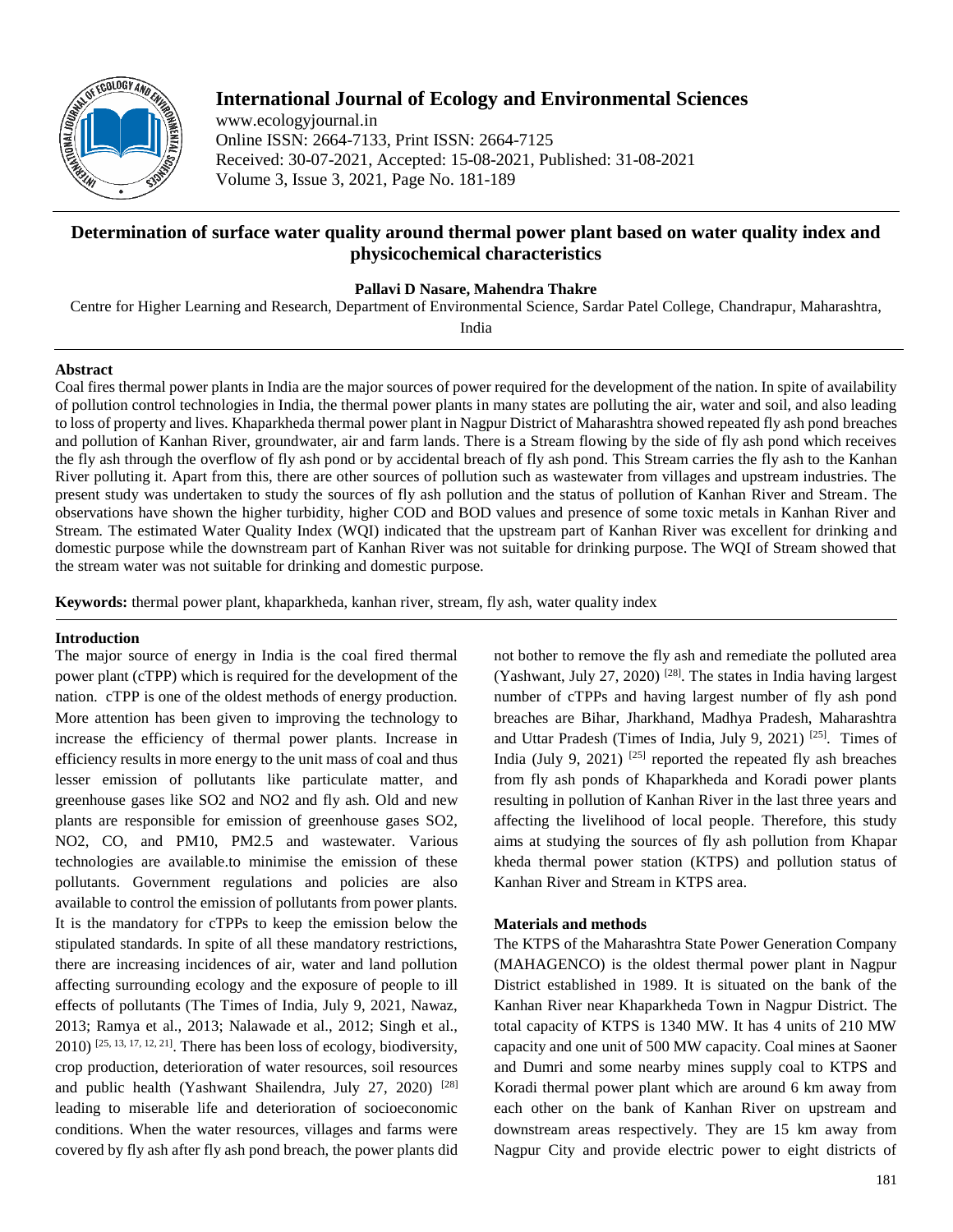Vidarbha region. Kanhan River flows by the side of Koradi thermal power plant in upstream area and by the side of KTPS in downstream area. There is one small stream flowing by the side of fly ash pond of KTPs and then meets the Kanhan River. This unnamed stream is referred here as Kanhan Strem or k-Stream for the sake of convenience. The methodology for sample collection and preservation techniques was as per the *Standard Methods for the Examination of Water and Wastewater* (APHA, AWWA, and WPCF, 2012)<sup>[2]</sup>. Grab water samples were collected from Kanhan River and k-Stream that flows by the side of the fly ash pond of KTPS. The parameters such as temperature, electric conductivity, pH, colour, odour and taste were recorded at the time of collection. Dissolved oxygen (DO) was fixed at the site and brought to laboratory for analysis. For remaining parameters, water samples were collected, preserved and brought to laboratory for analysis. Water Quality Index (WQI) was determined following the procedure adopted by Ravi kumar et al.  $(24$  January 2013) <sup>[19]</sup>. The value of WQI is useful in deciding the suitability or non-suitability of water body for drinking purpose and domestic use.

# **Results and Discussion**

## **Study area**

The area around the KTPS is undulating to plain area. The area has broad valley of Kanhan River with its tributary Pench River and small streams and ponds. The highest elevation is at Suradevi hills with 384 m amsl the lowest elevation is at Kanhan River bed with 260 m amsl. The slope of land is towards the Kanhan River bed. The Kanhan River flows from North-West (NW) to South-East (SE) and Pench River from North (N) to South (S) and meets with Kanhan on South of study area. The Kanhan River flows from Koradi thermal power station (Koradi TPP) to KTPS.

### **Climate and rainfall**

The climate of Khaparkheda area is tropical climate with very hot summer and moderate winter. Thus, the temperature remains high throughout the year. The winter months are December, January and February, while the summer season is of long duration from March to September. The rainy season starts from June to September. The post monsoon season is from October to November. The average annual rainfall is about 1170 mm. The best climatic conditions are from January to April, June and August to December. The highest average temperature is  $40^{\circ}$ C in May and lowest is  $27^{\circ}$ C in January. Khaparkheda area has the tropical savannah climate.

## **Hydrogeology of the area**

The shallower groundwater in the area is present under unconfined pockets and deep groundwater is present under phreatic condition. The precambrian crystalline rocks are hard and compact and they have secondary porosity like jointing and

fracturing (Rathod et al, 2014)  $^{[18]}$ . The capacity of these rocks to store, transmit and yield groundwater depends on weathering and intensity of joints and fracturing of the formation (Subramanian et al., 1996)  $[23]$ . The section of land in wells as well as cutting of roads at some places indicates that the zone of weathering extends to the depth of 10-15 m below the ground level. The rocks shows the presence of minerals like plagioclase and oligoclase feldspar and and other minerals like muscovite and biotite, hornblende and augite. The feldspars contain sodium, potassium, calcium, aluminium, silicon and oxygen. Fluoride is also reported from these rocks (Duraiswami and Patankar, 2011; Pujari & Deshpande, 2005; Pujari et al., 2011)<sup>[8, 15, 14]</sup>. The sandstone present in Kamptee area is a good aquifer due to their porous and permeable nature (Rathod et al, 2014)<sup>[18]</sup>.

#### **Sources of water pollution in study area**

The wastewater and fly ash disposal by KTPS is responsible for water pollution. The wastewater sources are cooling tower blow down, boiler blow down, de-mineralization (DM) plant effluent, coal handling plant, dust suppression, ash handling, leachate of fly ash pond containing heavy metals, effluent from oil handling and transformer areas, power house and turbine area effluent, and domestic waste water contaminate surface water bodies around the KTPS.

Gondwana Geological Magazine

GGM

www.ggsnagpur.org

Hydrogeochemistry of Groundwater in Koradi-Khaparkheda area,

Nagpur District, Maharashtra

1 2 1

R.A. Rathod, R.K. Bopche, P. Kundal \*

Gondwana Geological Magazine

GGM

www.ggsnagpur.org

Hydrogeochemistry of Groundwater in Koradi-Khaparkheda area,

Nagpur District, Maharashtra

1 2 1

R.A. Rathod, R.K. Bopche, P. Kundal \*

The KTPS produces 2.5 MMT fly ash per year as per MAHAGENCO's notification dated March 2018 for inviting Expression of Interest (EOL) applications for reuse of fly ash to manufacture products. Very small fly ash is reused and large quantity of fly ash is disposed of in ash pond by collecting it in the form of wet slurry (Singh et al., 2010)<sup>[21]</sup>.

#### **Sampling sites**

The Study area and the sampling points are shown in Figure 1 and Table 1.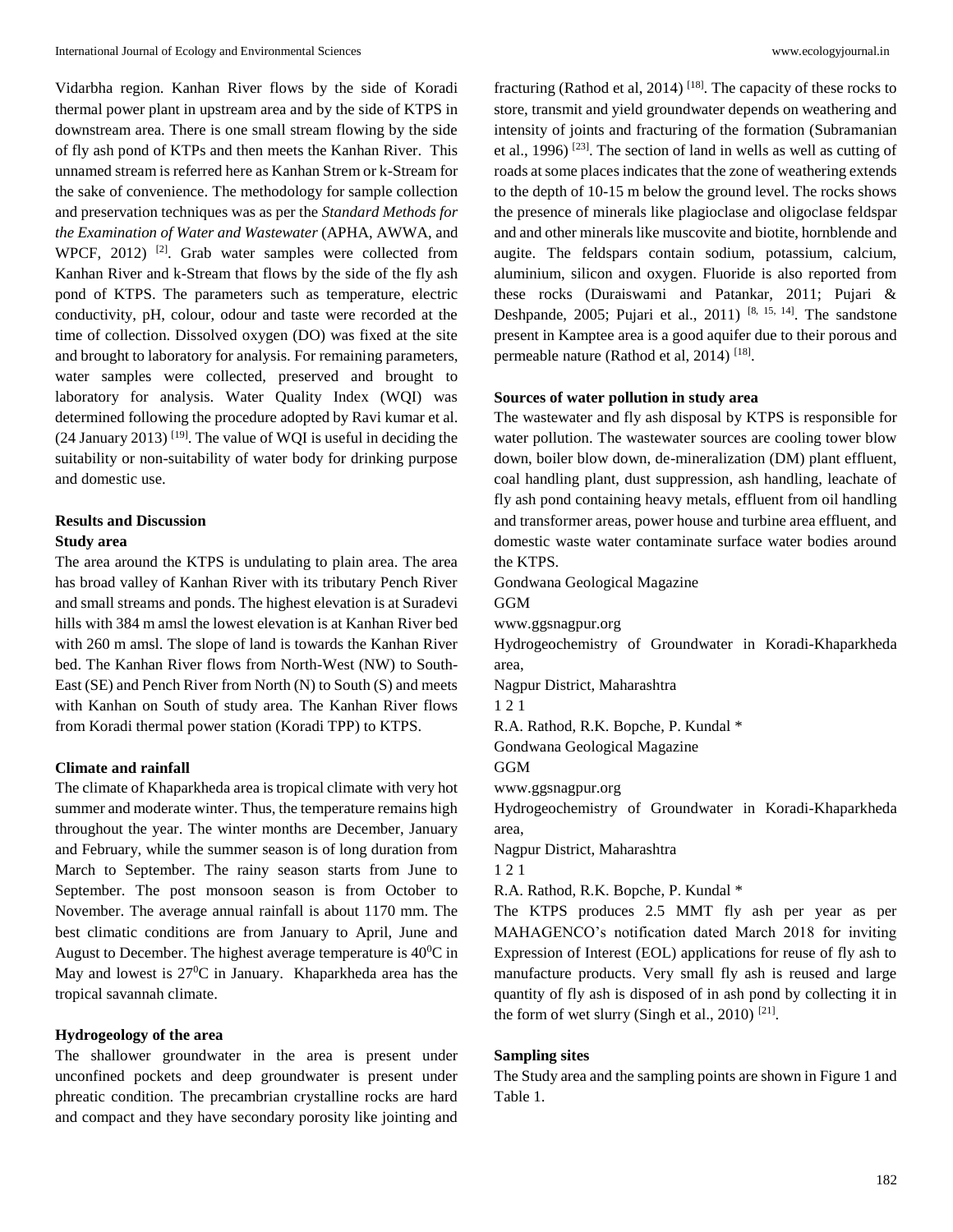

**Fig 1:** Surface water and groundwater sampling stations around KTPS

| <b>Sampling Station</b> | <b>Sampling Site</b>                         | Distance from Confluence of k-Stream with Kanhan river    |
|-------------------------|----------------------------------------------|-----------------------------------------------------------|
| SW1                     | Kanhan River                                 | 3 km upstream of confluence of Kanhan River with k-Stream |
| SW <sub>2</sub>         | Kanhan River                                 | Confluence point of k-Stream and Kanhan River             |
| SW3                     | Kanhan River                                 | 1.5 km downstream to confluence point                     |
| SW <sub>4</sub>         | k-Stream downstream to fly ash pond overflow | k-Stream receiving overflow from fly ash pond             |

**Table 1:** Water sampling points on Kanhan River and k-Stream

The analytical data of surface water samples were compared with Drinking Water Quality Standard (IS 20500:2012) (BIS 2012) [4] and parameters having values higher than the standard were considered as pollutants with reference to drinking/domestic water quality. These observations were used to evaluate the environmental performance of the ferroalloys industry. Water Quality Index (WQI) was determined to indicate the suitability/non-suitability of water quality for drinking and domestic purpose.

The surface water samples from different stations were compared with Irrigation Water Quality Standard (CPCB, 2001, BIS 1986) [6, 5] to evaluate its suitability for agricultural irrigation because the study area is dominated by agricultural fields.

# **Physicochemical characteristics of Kanhan River**

The physicochemical characteristics of Kanhan River are shown in Table 2.

| S.N.          | <b>Water Quality Parameter</b> | Unit | <b>Kanhan River</b> | Confluence     | <b>Kanhan D/s Confluence</b> | k-Stream    |
|---------------|--------------------------------|------|---------------------|----------------|------------------------------|-------------|
|               |                                |      | SW1                 | SW2            | SW <sub>3</sub>              | SW4         |
| . .           | DП                             |      | 7.8                 | 7.9            | $\mathbf{O}_{\bullet}$ .     |             |
| <u>.</u>      | Temperature                    |      | 29.0                | 30.0           | 29                           | 30.2        |
| $\sim$<br>. ب | Colour                         |      | Slightly turbid     | Slightly milky | Slightly milky               | Milky white |
| 4.            | Turbidity                      |      |                     |                |                              | 286         |
| J.            | Dissolved Oxygen (DO)          |      | 6.6                 | 5.9            | 0.2                          |             |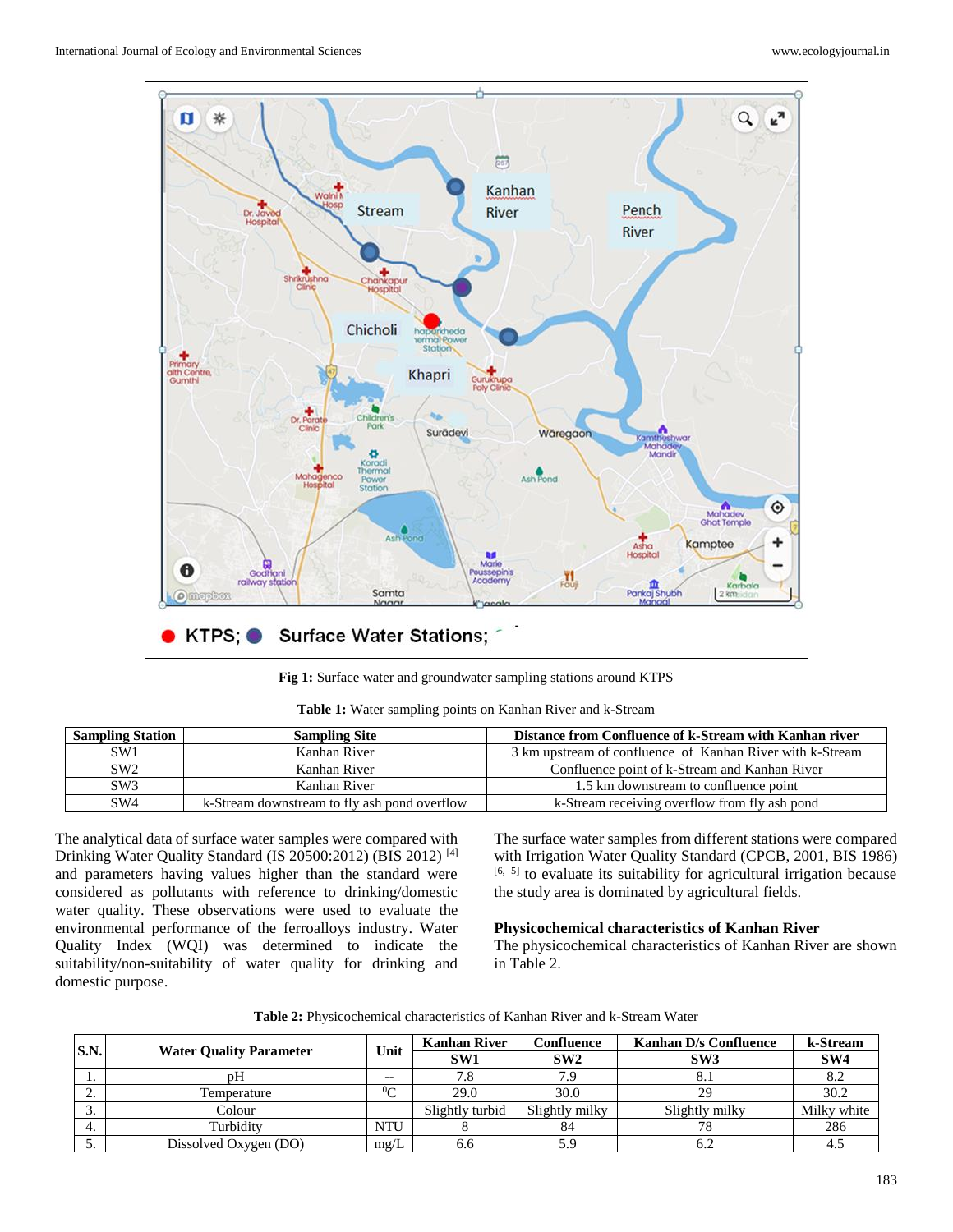| 6.                | <b>Electrical Conductivity</b>  |        | 785        | 1465             | 986        | 2446       |
|-------------------|---------------------------------|--------|------------|------------------|------------|------------|
| $\overline{7}$ .  | Total Dissolved Solids (TDS)    |        | 432        | 870              | 614        | 1663       |
| 8.                | Chemical Oxygen Demand (COD)    | mg/L   | 42         | 107              | 47         | 158        |
| 9.                | Biochemical Oxygen Demand (BOD) | mg/L   | 19         | 58               | 28         | 56         |
| 10.               | Alkalinity as Caco3             | mg/L   | 173        | 237              | 194        | 276        |
| 11                | Hardness as CaCO3               | mg/L   | 199        | 258              | 226        | 354        |
| 12.               | Nitrate as NO3                  | mg/L   | 8.7        | 19.32            | 10.80      | 12.85      |
| 13.               | Phosphate as PO4                | mg/L   | 0.8        | 1.69             | 1.67       | 1.7        |
| 14.               | Calcium as CaCO3                | mg/L   | 125        | 132              | 128        | 212        |
| 15.               | Magnesium as CaCO3              | mg/L   | 79         | 98               | 95         | 127        |
| 16.               | Calcium, Ca <sub>2+</sub>       | mg/L   | 57         | 53               | 48         | 87         |
| 17.               | Magnesium, Mg2+                 | mg/L   | 26         | 28               | 25         | 31         |
| 18.               | Chloride as Cl <sup>1-</sup>    | $mg/L$ | 86         | $\overline{212}$ | 442        | 605        |
| 19.               | Sulphate, SO <sub>4</sub> -     | mg/L   | 49         | 85               | 67         | 132        |
| 20.               | Fluoride, $F^{1-}$              | mg/L   | 1.0        | 1.03             | 1.10       | 1.13       |
| 21.               | Silica                          | mg/L   | 9.2        | 7.57             | 8.31       | 6.4        |
| 22.               | Iron, $Fe^{3+}$                 | mg/L   | 0.37       | 2.8              | 1.9        | 1.8        |
| 23.               | Manganese, Mn <sup>2+</sup>     | mg/L   | 0.003      | 0.7              | 0.56       | <b>BDL</b> |
| 24.               | Copper, $Cu^{2+}$               | mg/L   | 0.002      | 0.003            | 0.003      | 0.04       |
| $\overline{25}$ . | Molybdenum as Mo                | Mg/L   | 0.03       | 0.08             | 0.4        | 0.09       |
| 26.               | Cadmium, Cd <sup>2+</sup>       | mg/L   | <b>BDL</b> | <b>BDL</b>       | 0.3        | 0.7        |
| 27.               | Zinc, $Zn^{2+}$                 |        | 0.007      | 0.007            | 0.003      | 0.13       |
| 28.               | Boron as B                      | mg/L   | 0.7        | 1.0              | 0.8        | 1.1        |
| 29.               | Lead, $Pb^{2+}$                 |        | <b>BDL</b> | <b>BDL</b>       | 0.03       | 0.05       |
| 30.               | Mercury, $Hg^{2+}$              | mg/L   | <b>BDL</b> | <b>BDL</b>       | <b>BDL</b> | <b>BDL</b> |
| 31.               | Arsenic, $As3+$                 | mg/L   | <b>BDL</b> | <b>BDL</b>       | 0.6        | 0.9        |

Kanhan River water showed slight turbidity at SW1 station indicating the impact of fly ash pollution from Koradi thermal power plant. The temperature varied from 29 to  $30^0C$  and pH from 7.8 to 8.1 showing alkaline water. The turbidity was 8 NTU at SW1 station but very high ranging from 78 to 84 NTU at SW 2 and SW3 stations. The dissolved oxygen (DO) ranged from 5.9 to 6.6 mg/L showing medium self-purification capacity of the river. The conductivity varied from 785 µS/cm at upstream station and 1465 µS/cm at confluence of k-stream and Kanhan River, while it decreased at downstream station to 986 µS/cm. Total dissolved solids (TDS) were recorded as 432 mg/L at SW1 station and 870 mg/l at confluence point (SW2) and slightly lower that is 614 mg/L at downstream station (SW#). The conductivity and total dissolved solids were reduced by 31.3% and 29.4% respectively at downstream station with respect to confluence point due to self-purification capacity of Kanhan River. The COD and BOD levels at SW1 station were 42 mg/L and 19 mg/L respectively, while at confluent station were 107 and 58 mg/L respectively and decreased at downstream station (SW3) 47 and 28 mg/L respectively. These values indicated organic pollution in Kanhan River. The BOD/COD ratio at SW1 to SW3 stations varied from 0.45 to 0.60 and being more than 0.4 indicate easily biodegradable organic pollution in Kanhan River. The contents of silica and chlorides which ranged from 7.57-9.2 mg/L and 86- 442 mg/L respectively indicating organic pollution due to wastewater discharges in the Kanhan River. The concentrations of nutrient minerals such as calcium, magnesium, iron, copper, and zinc were 48-57, 25-28, 0.37-2.8, 0.002-0.003, 0.003-0.007 mg/L respectively were sufficient for biological life. The fluoride concentration varied from 1.0-1.1 mg/L which was suitable for dental health of people. The toxic metals such as lead and arsenic were present at concentrations 0.03 mg/L lead at SW3 station and 0, 6 mg/L arsenic in SW3 station. The presence of metals and silica in Kanhan River may be due to leaching of fly ash. Mercury

was .not detected in the Kanhan River water. The nitrates (8.7- 19.32 mg/L) and phosphates (0.8-1.69 mg/L) in Kanhan River were found to be higher than the normal freshwater bodies. The high content of nitrate-nitrogen indicates the excessive use of chemical fertilizers in the agricultural farms along the river course as well as the discharge of domestic wastewater or industrial wastewater in the river.

#### **Physicochemical characteristics of k-Stream water**

The physicochemical characteristics of k-Stream water are shown in Table 2. The colour of the water was milky white and showed the presence of fly ash in water and on the bottom of k-Stream. The overflow of fly ash pond to the k-Stream was observed.

The pH was 8.2 showing alkaline water. The temperature was 30.2 $^{\circ}$ C. The electrical conductivity was 2248  $\mu$ S/cm which was slightly higher than freshwater streams and indicated higher mineral content in the k-Stream. The turbidity was very high 286 NTU due to particulate matter in suspension. The dissolved oxygen (DO) was 4.5 mg/L Total dissolved solids (TDS) was 1763 mg/L. The COD and BOD values were high namely 105 mg/l and 25 mg/L respectively. The values of COD above 30 mg/L and BOD above 14 mg/L indicate polysaprobic zone or grossly polluted zone of k-Stream. The BOD/COD ratio was 0.24 indicating slowly biodegradable pollutants in the k-Stream water. The k-Stream may be receiving, apart from fly ash from fly ash pond, industrial waste and municipal wastewater from the surrounding areas. The total hardness was 322 mg/L indicating very hard water (Table 3). Total alkalinity was 267 mg/L and indicated the good buffering capacity of water that may be due to wastewater pollution. The nitrate and phosphate concentrations were very high being 0.85 mg/L and 1.7 mg/L respectively, indicating pollution by municipal wastewater. The concentrations of nutrient minerals such as calcium, magnesium, iron, copper,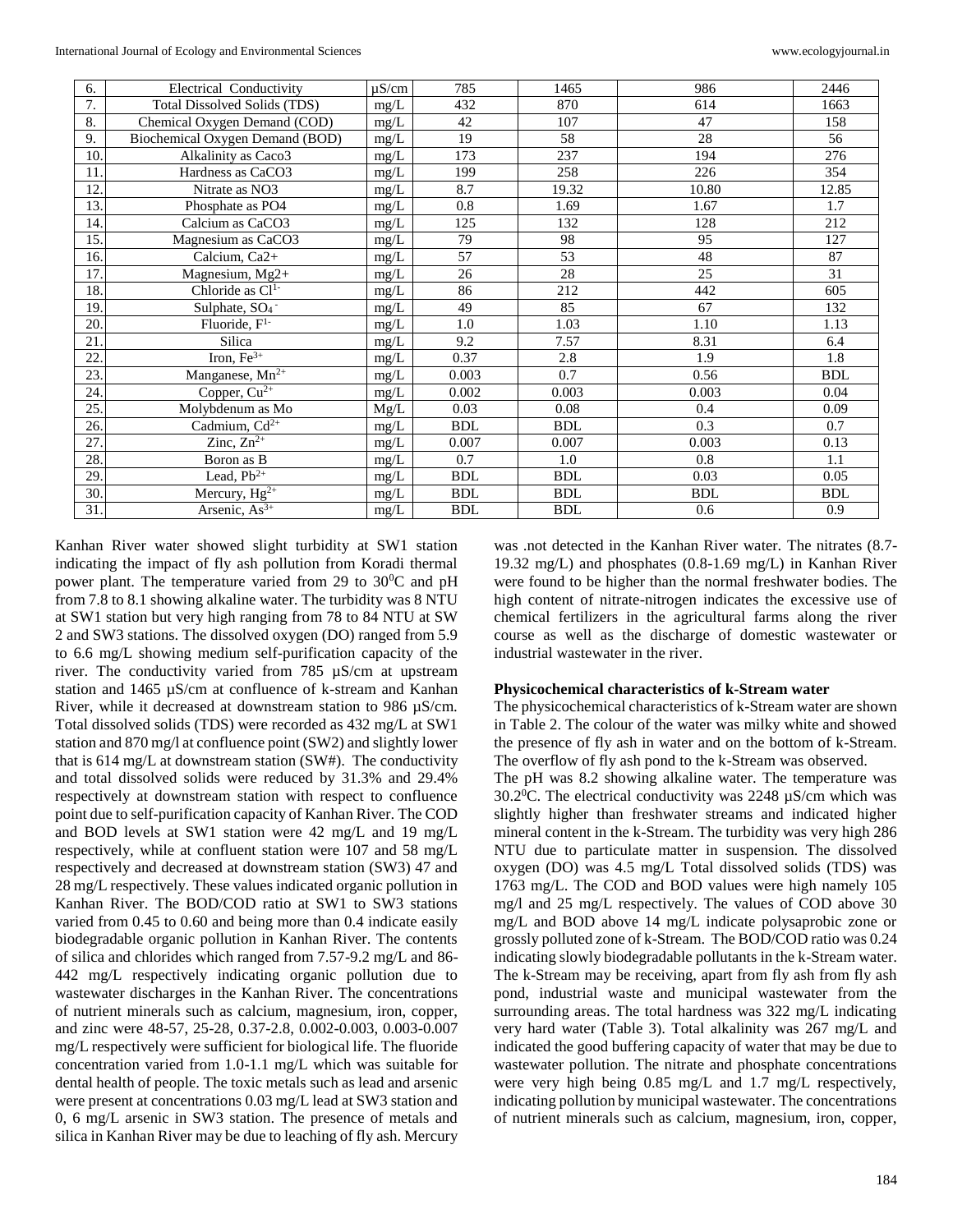zinc were sufficient for biological life being 87, 24.6, 1.4, 0.02 and 0.13 mg/L respectively.

| S.N. | <b>Classification of water</b> | Range of total hardness |
|------|--------------------------------|-------------------------|
|      | Soft                           | $0 - 75$                |
|      | Medium hard                    | $75 - 150$              |
|      | Hard                           | $150 - 300$             |
|      | Very hard                      | >300                    |

The sulphate concentration was 103 mg/L and its low content indicated the absence of putrescible organic zone in the k-Stream water. The concentrations of chlorides and silica were 605 and 6.4 mg/L indicating pollution of the k-Stream water with domestic wastewater. The toxic metals such as cadmium, lead, and arsenic were present at concentrations of 0.07, 0.05 and 0.9 mg/L respectively. The mercury was not detected in water. The fluoride content was 1.13 mg/L being optimum suitable for dental health of people. There was possibility that silica and the metals might have been leached from the fly ash pollution.

**Comparison of water samples with irrigation water standard** Table 4 indicate the standard of CPCB and BIS for irrigation water as well as corresponding concentrations of parameters in Kanhan River and k-Stream. Kanhan River water at all the stations showed parameters suitable for irrigation. However, k-Sstream water was not suitable as irrigation water due to chlorides and pH higher than the standard.

|  |  |  |  |  |  | <b>Table 4:</b> Comparison of surface water samples with irrigation water standard* |  |
|--|--|--|--|--|--|-------------------------------------------------------------------------------------|--|
|  |  |  |  |  |  |                                                                                     |  |
|  |  |  |  |  |  |                                                                                     |  |

| <b>Parameter</b>                             | <b>Standard</b> |     | <b>Kanhan River</b> |                |                 |  |
|----------------------------------------------|-----------------|-----|---------------------|----------------|-----------------|--|
|                                              |                 | SW1 | SW2                 | SW3            | SW <sub>4</sub> |  |
| $TDS$ (mg/l)                                 | 2100            | 432 | 870                 | 614            | 1663            |  |
| Chlorides as chlorine $(mg/l)$               | 500             | 86  | 212                 | 442            | 605             |  |
| Boron $(mg/l)$                               |                 | 0.7 | 1.0                 | 0.8            | 1.1             |  |
| Sulphates $(mg/l)$                           | 1000            | 49  | 85                  |                | 132             |  |
| Conductivity at $25^{\circ}$ C ( $\mu$ s/cm) | 3000            | 785 | 1465                | 986            | 2446            |  |
| рH                                           | $6.0 - 8.0$     | 7.8 | 7.9                 | $\mathbf{O}$ . |                 |  |

\*(CPCB, 2001, BIS 1986) [6, 5]

#### **Pollution status of Kanhan River and k-Stream water**

The pollution status of Kanahn River and k-Stream as compared to Desirable limit of drinking water standard (IS 10500:2012)<sup>[4]</sup>,

which is considered here as normal fresh water, is depicted In Table 5.

Table 5: The percentage increase in water quality parameters above drinking water quality standard as unsuitability for drinking purpose

| <b>S.N.</b> | <b>Water Quality Parameter</b> | % increase in k-Stream Water | % increase in Kanhan River |
|-------------|--------------------------------|------------------------------|----------------------------|
| 1.          | EC                             | 22.3                         | $\qquad \qquad -$          |
| 2.          | <b>TDS</b>                     | 66.3                         | $- -$                      |
| 3.          | <b>Total Alkalinity</b>        | 38.0                         | 18.5 at SW2                |
| 4.          | <b>Total Hardness</b>          | 18.0                         |                            |
| 5.          | Calcium                        | 16.0                         | $- -$                      |
| 6.          | Magnesium                      | 3.33                         | $\qquad \qquad -$          |
| 7.          | Chloride                       | 142.0                        | 76.8 at SW3                |
| 8.          | Fluoride                       | 13.0                         | 3-10 at SW2 & SW3          |
| 9.          | Iron                           | 500.0                        | 23.3-833.3                 |
| 10.         | Cadmium                        | 23233.0                      | 9900 at SW3                |
| 11.         | Lead                           | 400.0                        | 200 at SW3                 |
| 12.         | Arsenic                        | 8900.0                       | 5900 at SW3                |
| 13.         | Molybdenum                     | 28.57                        | 14.3 at SW2                |
| 14.         | Boron                          | 120.0                        | $40-100$                   |

The k-Stream is seen to have most of the parameters above the Desirable limit of the standard. The increase in parameters at serial number 1 to 7 ranged from 3.33% to 142%. Above standard. In case of Kanhan River, the most of the parameters are not above the standard except total alkalinity at SW2, chlorides at SW3, and metals. The major observation is that the fluoride and the metal elements are at higher concentrations in both the k-Stream and Kanhan River (especially at SW2 and SW3 stations). This indicates that apart from wastewater source, the natural leaching of metals from fly ash is the main source of these metals to the Kanhan River and the k-Stream. Out of these metals, the metals such as cadmium. Lead, arsenic and molybdenum are highly toxic to public health (Jaishankar et al. 2014)<sup>[10]</sup>, therefore

the k-Stream water and Kanhan River water were not suitable for drinking. Tchounwou et al.  $(2012)$ <sup>[25]</sup> reported that due to their high toxicity, arsenic, cadmium, chromium, lead, and mercury are classified under the priority metals that are of public health importance. US EPA also classified them as human carcinogens. The present observation is also supported by the media reports and research articles about the fly ash pollution in KTPS and Koradi thermal power plant area. In December 2020, the fly ash from the fly ash ponds of KTPS was flown into Kanhan River polluting the river water which is used as a source of water supply to Nagpur City (Behl, 2021) [3]. Due to this incident, the soil in agricultural farms using Kanhan River water for irrigation were affected and public health of people was also affected due to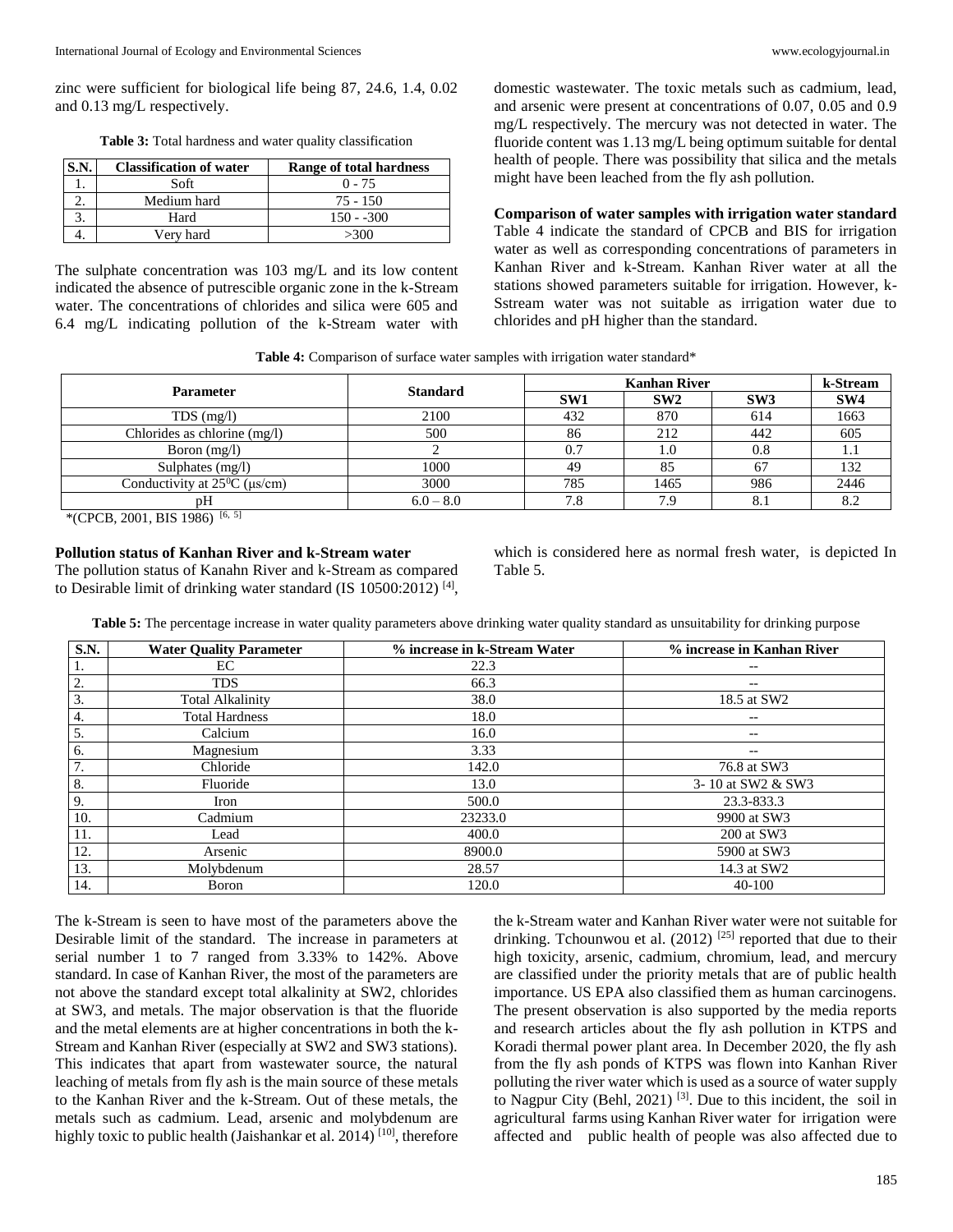consumption of polluted Kanhan River water. Times of India (July 9, 2021) [26] gave reference of *A Status Report of Neglect of Coal Ash Accidents in India in May 2019-May 2021* (by ASAR Social Impact Advisors, Centre for Research on Energy and Clean Air (CREA) and Manthan Adhyayan Kendra) for recurring fly ash breaches from fly ash ponds of Khaparkheda and Koradi Power Plants in Nagpur District polluting the Kanhan River water in the last three years and impacting the livelihood of residents by the side of the river. In KTPS, low grade coal is used which contains large part of quartz and glass particles including soil material. This on burning in power plant forms ferroaluminosilicates with high content of silica, aluminium and iron. The silica (SiO2) forms the major part of fly ash, followed by aluminium and iron. The fly ash contains organic matter ranging from 1.9 to 4.5 mg/kg. The total aluminium content ranges from 20.6 to 27.5 percent. The iron content in fly ash ranges from 4.3 to 8.7 percent, the amount of sodium, potassium, calcium, magnesium, and titanium ranges from 0.38-0.66%, 0.31-0.65%, 0.57-1.88%, 0.53-1.32% and 0.98-1.52% respectively. Apart from these elements, some trace elements such as boron, molybdenum, copper, zinc and manganese are present in traces being 165-250 mg/L, 0.76-1.2 mg/L, 40-109 mg/L, 47-136 mg/L, and 100-700 mg/L respectively. These elements leach out from fly ash and pollute the surface water as well as groundwater (Dubey et al., 1999)<sup>[7]</sup>. Spadoni et al.  $(2014)$ <sup>[22]</sup> also observed that groundwater locally exceeds the concentration limits recommended by the Bureau of Indian Standards (BIS, 2005)<sup>[5]</sup> and by the World Health Organization (WHO, 2008) [28] for Mg  $(2+)$ , Ca  $(2+)$ , NO3  $(-)$ , SO4  $(2-)$ , total dissolved solids (TDS) and for some minor elements like As, Mo, V and U. Environmental problems are also common in case of many other thermal power plants in India. Adarsh (6 May 2021)<sup>[1]</sup> reported fly ash pollution of Kosasthalaiyar River near Ennore, which was the source of irrigation water. Fly ash slurry in sea water covered large area of salt pans and crop land and groundwater became salty due to fly ash discharge from NCTPS power plant, 25 km north of Chennai. In Singrauli of Madhya Pradesh, Reliance thermal power plant's fly ash pond breach resulted in flooding of fly ash slurry destroying the houses in villages and farm lands and resulted in deaths of a few villagers (Dutta, April 29, 2020) [10]. Yashwant (July 27, 2020) [30] quoted a recently released report *Coal Ash in India – A Compendium of Disasters, Environmental and Health Risks* which gave details of 76 major coal ash accidents occurred

between 2010 and June 2020 which caused extensive pollution of water, air and soil leading to deaths and loss of property in surrounding villages. In October 2019, fly ash dyke breach occurred in case of NTPC's Vindhyachal thermal power plant in Madhya Pradesh and around 3.5 million tonnes of fly ash entered into the Govind Vallabh Pant Sagar also called as Rihand reservoir, the only source of water for Singrauli District in M.P. and Sonbhadra District in U.P. Yashwant (July 27, 2020)<sup>[30]</sup> reported that fly ash pollution in Ennore River led to reduction in fishery potential and livelihood of fishermen and biomagnificaiton of heavy metals in the fish, prawn and oysters from Ennore River. Severe contamination of groundwater from Seppakkam village near Chennai with cadmium, mercury and chromium was observed as the fly ash pond lacked impervious lining and salt water and heavy metals from fly ash seeped to groundwater (Yashwant, July 27, 2020) [30]. Mehta et al. (1998) [12] reported that the water hyacinth population in Yamuna River showed marked reduction during 1987-1995 due to huge amount of regular disposal of fly ash by Indraprastha Power Station (IPP Stn) and Rajghat Power House (RPH), owned by Delhi Electric Supply Undertaking. Regular monitoring of the quality of surface water around TPPs and mitigation of pollution are important from public health point of view, because more than 90% population in India is dependent on groundwater / surface water for drinking purpose (Yadav et al., 2012; Ramachandraiah, 2004; Tank and Singh, 2010)<sup>[29, 17, 25]</sup>.

#### **Determination of Water Quality Index (WQI)**

Water Quality Index (WQI) is a tool to analyse the impact of pollution on surface water and groundwater and it gives a composite rating of impacts of different water quality parameters on water quality (Sahu and Sikdar, 2008) [21]. Water quality index gives the evaluation of surface water quality or groundwater for human consumption. A total of 19 parameters were used to calculate the WQI of surface water quality. Suitable weight (wi) was given to each of 19 select water quality parameters based on their importance in drinking quality of water, highest weight 5 was given to a parameter having highest impact on water quality and the value 2 was given to a parameter with no impact on water quality. Relative weight (Wi) of each parameter was calculated using formula  $[Wi = \frac{wi}{\Sigma wi}]$  (Table 6).

| <b>S.N.</b> | <b>Parameter</b>        | (IS 10500:2012) Desirable Limit | Weight (wi)    | <b>Relative Weight (Wi)</b> |
|-------------|-------------------------|---------------------------------|----------------|-----------------------------|
| 1.          | pН                      | 8.5                             |                | 0.0423                      |
| 2.          | EC                      | 2000                            |                | 0.0423                      |
| 3.          | <b>TDS</b>              | 1000                            |                | 0.0685                      |
| 4.          | <b>Total Alkalinity</b> | 200                             | ↑              | 0.0281                      |
| 5.          | <b>Total Hardness</b>   | 300                             |                | 0.0423                      |
| 6.          | Calcium                 | 75                              | $\mathfrak{D}$ | 0.0281                      |
| 7.          | Magnesium               | 30                              | ◠              | 0.0281                      |
| 8.          | Chloride                | 250                             | 3              | 0.0423                      |
| 9.          | Sulphate                | 200                             | ₹              | 0.0423                      |
| 10.         | Nitrate                 | 45                              |                | 0.0704                      |
| 11.         | Fluoride                | 1.0                             | $\sqrt{2}$     | 0.0423                      |
| 12.         | Iron                    | 0.3                             | 4              | 0.0563                      |
| 13.         | Cadmium                 | 0.003                           |                | 0.0685                      |
| 14.         | Copper                  | 0.05                            |                | 0.0704                      |

**Table 6:** The water quality parameters and their weight and relative weight for determination of WQI for surface water samples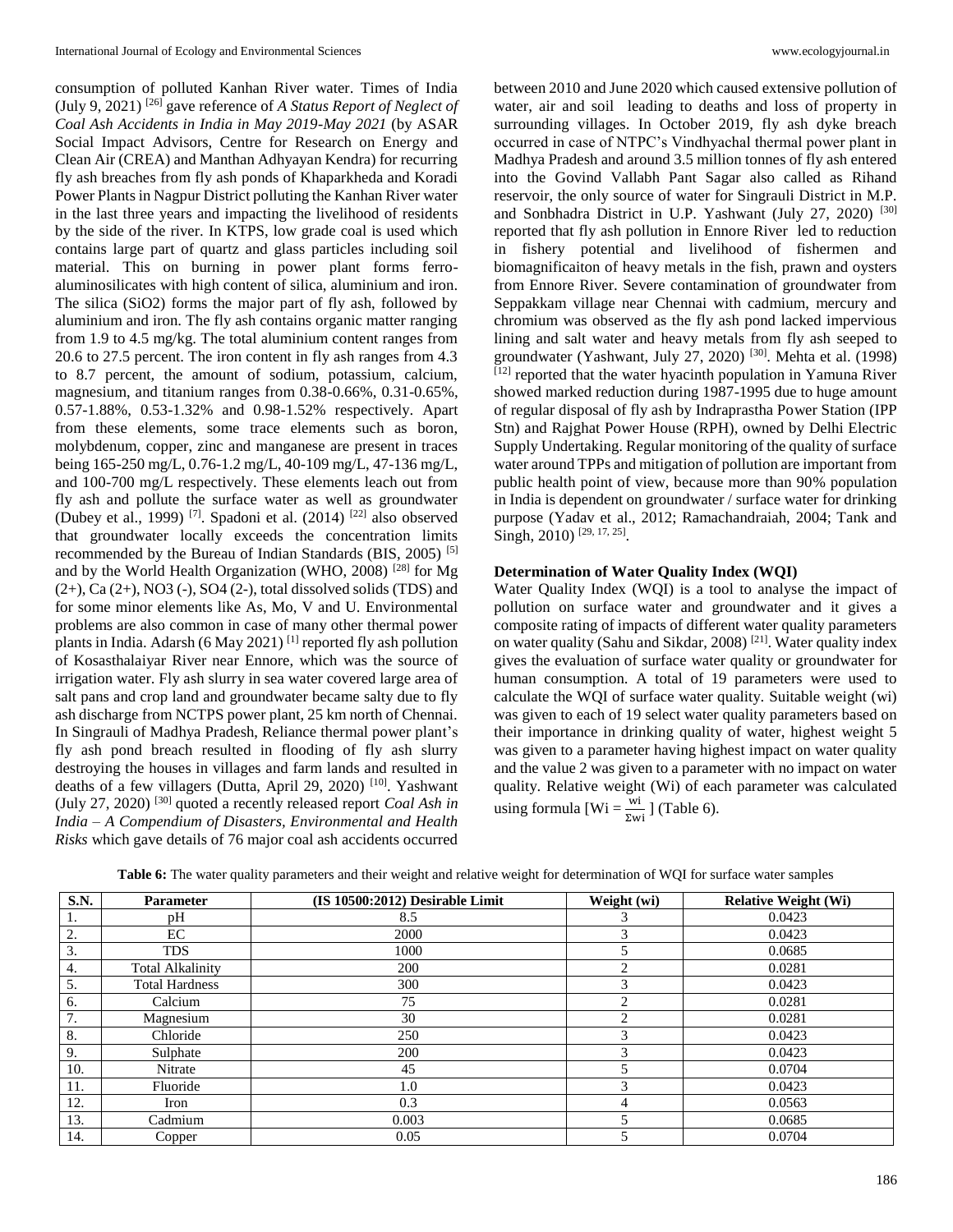| 15.                   | Lead       | 0.01 |                  | 0.0704              |
|-----------------------|------------|------|------------------|---------------------|
| 16.                   | Arsenic    | 0.01 |                  | 0.0704              |
| 1 <sub>7</sub><br>17. | Molybdenum | 0.07 |                  | 0.0704              |
| 18.                   | Boron      | v.,  |                  | 0.0704              |
| 19.                   | Zinc       |      |                  | 0.0704              |
|                       |            |      | $\Sigma$ wi = 71 | $\Sigma$ Wi = 1.024 |

Quality rating scale (qi) was calculated by formula [qi =  $(\frac{ci}{si})$  100] where Ci is concentration of each parameter, except pH and conductivity, and Si is standard (Table 7).

| S.N. | Parame-ter              | <b>Desira-ble Limit</b> | <b>Concentration in water sample</b> |          |                 |       | <b>Quality Rating (qi)</b> |                | $\left(\frac{Cl}{\rm{S1}}\right)$ 100<br>$q\mathbf{i} = 0$ |                 |
|------|-------------------------|-------------------------|--------------------------------------|----------|-----------------|-------|----------------------------|----------------|------------------------------------------------------------|-----------------|
|      |                         |                         | SW1                                  | SW2      | SW <sub>3</sub> | SW4   | SW1                        | SW2            | SW <sub>3</sub>                                            | SW <sub>4</sub> |
| 1.   | pH                      | 8.5                     | 7.8                                  | 7.9      | 8.1             | 8.2   | 91.7                       | 92.9           | 95.3                                                       | 96.5            |
| 2.   | EC                      | 2000                    | 785                                  | 1465     | 986             | 2446  | 39.3                       | 73.3           | 49.3                                                       | 122.3           |
| 3.   | <b>TDS</b>              | 1000                    | 432                                  | 870      | 614             | 1663  | 43.2                       | 87.0           | 61.4                                                       | 166.3           |
| 4.   | <b>Total Alkalinity</b> | 200                     | 173                                  | 237      | 194             | 276   | 86.5                       | 118.5          | 97                                                         | 138             |
| 5.   | <b>Total Hardness</b>   | 300                     | 199                                  | 258      | 226             | 354   | 66.3                       | 86             | 75.3                                                       | 118             |
| 6.   | Calcium                 | 75                      | 57                                   | 53       | 48              | 87    | 76                         | 70.7           | 64                                                         | 116             |
| 7.   | Magnesium               | 30                      | 26                                   | 28       | 25              | 31    | 86.7                       | 93.3           | 83.3                                                       | 103.3           |
| 8.   | Chloride                | 250                     | 86                                   | 212      | 442             | 605   | 34.4                       | 84.8           | 176.8                                                      | 242             |
| 9.   | Sulphate                | 200                     | 49                                   | 85       | 67              | 132   | 24.5                       | 42.5           | 33.5                                                       | 66              |
| 10.  | Nitrate                 | 45                      | 8.7                                  | 19.32    | 10.80           | 12.85 | 19.3                       | 42.9           | 24                                                         | 28.6            |
| 11.  | Fluoride                | 1.0                     | 1.0                                  | 1.03     | 1.10            | 1.13  | 100                        | 103            | 110                                                        | 113             |
| 12.  | Iron                    | 0.3                     | 0.37                                 | 2.8      | 1.9             | 1.8   | 123.3                      | 933.3          | 633.3                                                      | 600             |
| 13.  | Cadmium                 | 0.003                   | $\Omega$                             | $\Omega$ | 0.3             | 0.7   | $\mathbf{0}$               | $\overline{0}$ | 100                                                        | 23333.3         |
| 14.  | Copper                  | 0.05                    | 0.002                                | 0.003    | 0.003           | 0.04  | $\overline{4}$             | 6              | 6                                                          | 80              |
| 15.  | Lead                    | 0.01                    | $\Omega$                             | $\Omega$ | 0.03            | 0.05  | $\Omega$                   | $\theta$       | 300                                                        | 500             |
| 16.  | Arsenic                 | 0.01                    | $\Omega$                             | $\Omega$ | 0.6             | 0.9   | $\Omega$                   | $\Omega$       | 6000                                                       | 9000            |
| 17.  | Molybdenum              | 0.07                    | 0.03                                 | 0.08     | 0.4             | 0.09  | 42.9                       | 114.3          | 571.4                                                      | 128.6           |
| 18.  | Boron                   | 0.5                     | 0.7                                  | 1.0      | 0.8             | 1.1   | 140                        | 200            | 160                                                        | 220             |
| 19.  | Zinc                    | 5                       | 0.007                                | 0.007    | 0.003           | 0.13  | 0.14                       | 0.14           | 0.06                                                       | 2.6             |

The sub index SI was calculated by formula  $[SI = Wi x qi]$ . Finally, water quality Index (WQI) was calculated by formula  $[WQI = \Sigma SI]$  (Table 8).

**Table 8:** Calculation of sub index (SI) for each surface water parameter

|                         | Wi     | $SI = Wiqi$ |                  |                 |                 |  |  |  |
|-------------------------|--------|-------------|------------------|-----------------|-----------------|--|--|--|
| Parameter               |        | SW1         | SW <sub>2</sub>  | SW <sub>3</sub> | SW <sub>4</sub> |  |  |  |
| pН                      | 0.0423 | 3.879       | 3.93             | 4.031           | 4.082           |  |  |  |
| EC                      | 0.0423 | 1.662       | 3.101            | 2.085           | 5.173           |  |  |  |
| <b>TDS</b>              | 0.0685 | 2.959       | 5.96             | 4.206           | 11.392          |  |  |  |
| <b>Total Alkalinity</b> | 0.0281 | 2.431       | 3.33             | 2.726           | 3.878           |  |  |  |
| <b>Total Hardness</b>   | 0.0423 | 2.805       | 3.638            | 3.185           | 4.991           |  |  |  |
| Calcium                 | 0.0281 | 2.136       | 1.987            | 1.798           | 3.260           |  |  |  |
| Magnesium               | 0.0281 | 2.436       | 2.622            | 2.341           | 2.903           |  |  |  |
| Chloride                | 0.0423 | 1.455       | 3.587            | 7.479           | 10.237          |  |  |  |
| Sulphate                | 0.0423 | 1.036       | 1.798            | 1.417           | 2.792           |  |  |  |
| Nitrate                 | 0.0704 | 1.359       | 3.020            | 1.690           | 2.013           |  |  |  |
| Fluoride                | 0.0423 | 4.23        | 4.357            | 4.653           | 4.780           |  |  |  |
| Iron                    | 0.0563 | 6.942       | 52.545           | 35.655          | 33.78           |  |  |  |
| Cadmium                 | 0.0685 | $\theta$    | $\Omega$         | 6.85            | 1598.331        |  |  |  |
| Copper                  | 0.0704 | 0.282       | 0.422            | 0.422           | 5.632           |  |  |  |
| Lead                    | 0.0704 | $\theta$    | $\boldsymbol{0}$ | 21.12           | 35.2            |  |  |  |
| Arsenic                 | 0.0704 | $\Omega$    | $\theta$         | 422.4           | 633.6           |  |  |  |
| Molybdenum              | 0.0704 | 3.020       | 8.047            | 40.227          | 9.053           |  |  |  |
| Boron                   | 0.0704 | 9.856       | 14.08            | 11.264          | 15.488          |  |  |  |
| Zinc                    | 0.0704 | 0.010       | 0.010            | 0.004           | 0.183           |  |  |  |
|                         | WQI    | 46.498      | 112.434          | 573.553         | 2386.768        |  |  |  |

The WQI values are classified into five types namely, excellent water (WQI  $<$  50), good water (50  $>$  WQI  $<$  100), poor water (100>WQI< 200), very poor water (200>WQI<300) and water unsuitable for drinking (WQI >300).

Estimated WQI values indicate that SW1 Kanhan River water quality was excellent, SW2 Kanhan River water at confluence was poor, SW3 Kanhan River water quality at downstream to confluence point and k-Stream water quality were unsuitable for drinking and domestic use.

#### **Conclusion on surface water quality**

Determination of the quality of surface water and groundwater is important to evaluate the impact of thermal power plants and urbanisation and the suitability of water for domestic, agricultural or industrial purpose. Fly ash from Koradi and Khaperkheda thermal power plants is disposed of in fly ash pond adjacent to many small villages which use groundwater for drinking and domestic purposes and river water for irrigation. Fly ash and fly ash leachates containing minerals and toxic metals were observed to be one of the reasons to pollute the surface water with minerals and toxic metals.

The physicochemical data and water quality index (WQI) determination indicate that the Kanhan River water at confluence and downstream station and k-Stream water were not suitable for drinking use or for irrigation use.

There is lack of thermal power plant's will towards transparency, accountability, compliance and a governance system with law enforcement, penalization and monitoring as well as towards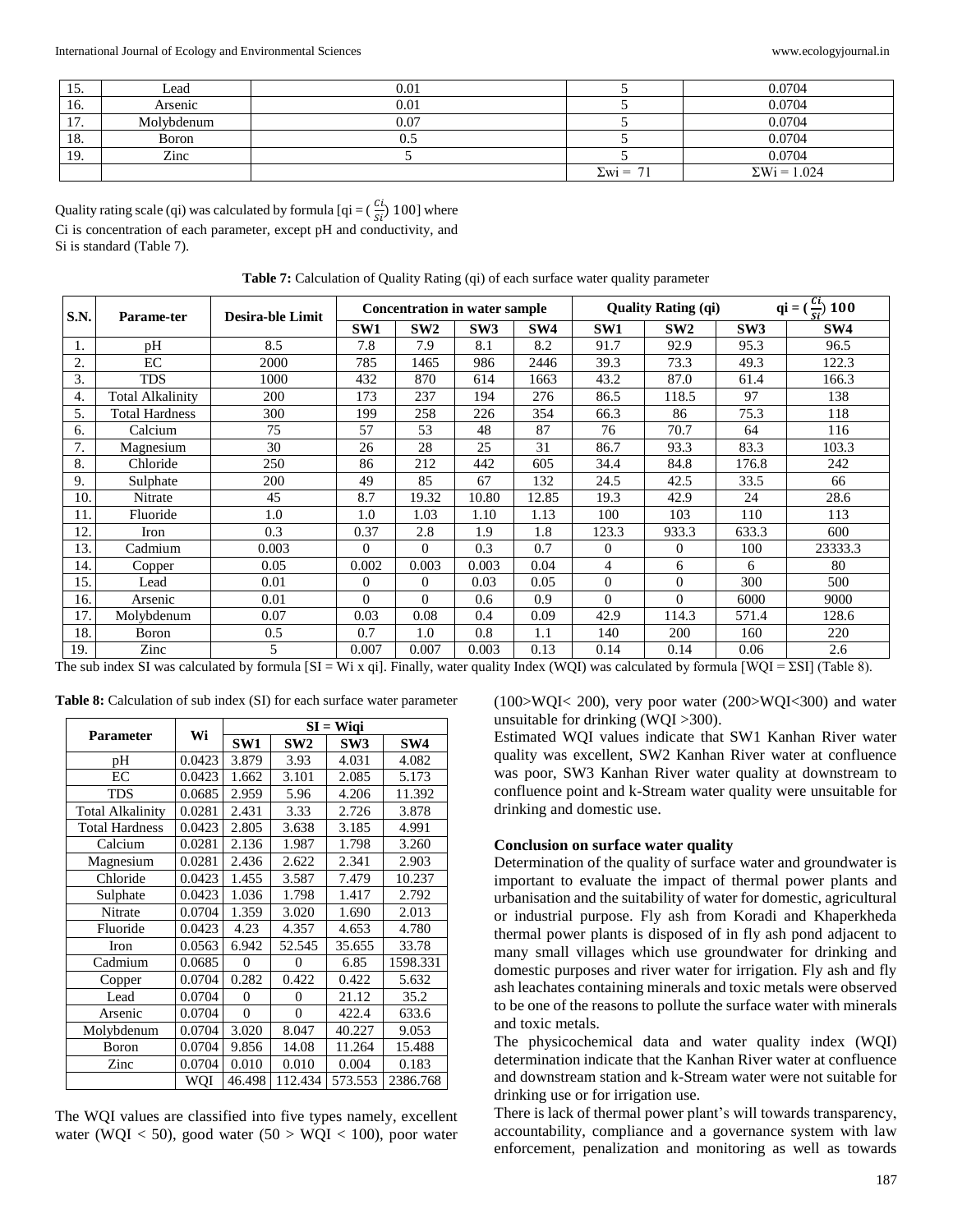# **Acknowledgements**

The authors wishes to thank the Principal of Sardar Patel Mahavidyalaya, Chandrapur (M.S.), India for encouraging and providing required facilities to conduct the study

# **References**

- 1. Adarsh Pradeep. Fly ash from thermal plant covers Sappakkam, and its residents lose track of time. Fly Ash From Thermal Plant Covers Seppakkam, and Its Residents Lose Track of Time - The Wire Science, 2021.
- 2. APHA, AWWA, WPEF. Standard methods for examination of water and waste water, 22nd edn. American Public Health Association, Washington DC, 2012.
- 3. Behl Manka. Fly ash mismanagement posing serious threat to people near power plants. May 29, 2021. (file:///C:/Users/PRAMOD%20CHAUDHARI/Desktop/Soc io-economic%20analysis/Fly%20ash%20mismanagement% 20posing%20serious% 20threat.html).
- 4. Bureau of Indian Standard (BIS). Indian Standard: Drinking Water – Specification (Second Revision) (IS 10500: 2012), May 2012. BIS, New Delhi. https://law.resource.org/pub/in/bis/S06/is.10500.2012.pdf.
- 5. Bureau of Indian Standards (BIS). Guidelines for irrigation waters. **IS:** IS: 11624. 1986. https://law.resource.org/pub/in/bis/S06/is.11624.1986 .pdf.
- 6. Bureau of Indian Standards (BIS). Manual for packaged drinking water, 2005. https://bis.gov.in/qazwsx/cmd/water\_manual.pdf.
- 7. Central Pollution Control Board (CPCB). Guidelines for management, operation and maintenance of common effluent treatment plants. CPCB, Ministry of Environment & Forests. Programme Objective series, 2001. PROBES/81/2001-2002.
- 8. Dubey PN, Sangat SP, Sen TK, Chatterji SC, Murali S, Patil VP. Physical and chemical properties of Koradi fly ash of Maharastra for its use in agriculture. Agropedology, 1999:9:71-76.
- 9. Duraiswami RA, Uday Patankar. Occurrence of fluoride in the drinking water sources from Gad River, Maharashtra. Journal of the Geological Society of India,2011:77(2):167- 174.
- 10. Dutta Anup. Fly ash slurry in Singrauli contaminates water reservoir after taking lives and homes. Mongabay, Mongaby Series: Environment and Health **(**Fly ash slurry in Singrauli contaminates water reservoir after taking lives and homes), 2020.
- 11. Jaishankar Monisha, Tenzin Tseten, Naresh Ambalagen, Blessy B. Mathew and Krishnamurthy N.Beeregowda. Toxicity, mechanism and health effects of some heavy metals. Interdiscip Toxicol, 2014:7(2):60-72. doi: 10.2478/intox-2014-0009.

(https://www.ncbi.nlm.nih.gov/pmc/articles/PMC4427717/.

12. Mehta A, Farago ME, Banerjee DK. Impact of fly ash from coal-fired power stations in Delhi, with particular reference to metal contamination. Environmental Monitoring and Assessment,1998:50:15-35.

- 13. Nalawade PM, Bholay AD, Mule MB. Assessment of groundwater and surface water quality indices for heavy metals nearby area of Parli Thermal Power Plant. Universal Journal of Environmental Research and Technology,2012:2(1):47-51.
- 14. Nawaz I. Disposal and utilization of fly ash to protect the environment. International Journal of Innovative Research in Science, Engineering and Technology,2013:2(10):5259- 5266.
- 15. Pujari Paras, Padmakar Chintalapudi, Lagudu Surinaidu, V.U. Vaijnath Kachawe Bhusan, V.V.S. Gurunadha Rao and Pawan Labhasetwar. Integrated hydrochemical and geophysical studies for assessment of groundwater pollution in basaltic settings in Central India. Environmental Monitoring and Assessment,2011:184(5):2921-2937. DOI:10.1007/s10661-011-2160-1. (https://www.researchgate.net/publication/51491344\_Integr ated\_hydrochemical\_and\_geophysical\_studies\_for\_assessm ent\_of\_groundwater\_pollution\_in\_basaltic\_settings\_in\_Cen tral\_India)
- 16. Pujari PR, Deshpande VA. Source apportionment of groundwater pollution around landfill site in Nagpur. India. Environmental Monitoring and Assessment,2005:111:43- 54.
- 17. Rama chandraiah C. Right to drinking water in India. Centre of Economic and Social Science Studies, 2004, 56.
- 18. Ramya SS, Deshmukh VU, Khandekar VJ, Padmakar C, SuriNaidu L, Mahore PK et al. Assessment of impact of ash ponds on groundwater quality: A case study from Koradi in Central India. Environmental Earth Sciences,2013:69:2437- 2450.
- 19. Rathod RA, Bopche RK, Kundal P. Hydrogeochemistry of Groundwater in Koradi-Khaparkheda area, Nagpur District, Maharashtra. Gondwana Geological Magazine: Special,2014:14:155-160. (https://www.researchgate.net/ publication/273256988\_Hydrogeochemistry\_of\_Groundwat er\_in\_Koradi-Khaparkheda\_area\_Nagpur\_District\_ Maharashtra).
- 20. Ravikumar P, Aneesul Mehmood Mohammud, Somashekar RK. Water quality index to determine the surface water quality of Sankey tank and Mullathahalli Lake, Bangalore urban district, Karnataka, India. Appl Water Sci, 2013. Springer. DOI 10.1007/s13201-013-0077-2.
- 21. Sahu P, Sikdar PK. Hydrochemical framework of the aquifer in and around East Kolkata wetlands, West Bengal. India Environ Geol,2008:55:823-835.
- 22. Singh R, Singh RK, Gupta NC, Guha BK. Assessment of heavy metals in fly ash and Groundwater - A case study of NTPC Badarpur Thermal Power Plant, Delhi, India. Pollution Research,2010:29(4):685-689.
- 23. Spadoni M, Voltaggio M, Sacchi E, Sanam R, Pujari PR, Padmakar C et al. Impact of the disposal and re-use of fly ash on water quality: the case of the Koradi and Khaperkheda thermal power plants (Maharashtra, India). Sci Total Environ,2014:479-480:159-170.

(doi: 10.1016/j.scitotenv.2014.01.111. Epub 2014 Feb 20)

24. Subramanian PR, Shireen Praveen BV, Shastry, Gwalani LG. Hydrogeologic features of Nagpur city in the Vidarbha Region of Maharashtra. Mineral and Groundwater Resources of Vidarbha. Golden Jubilee Symp. Volume,1996:235-242.